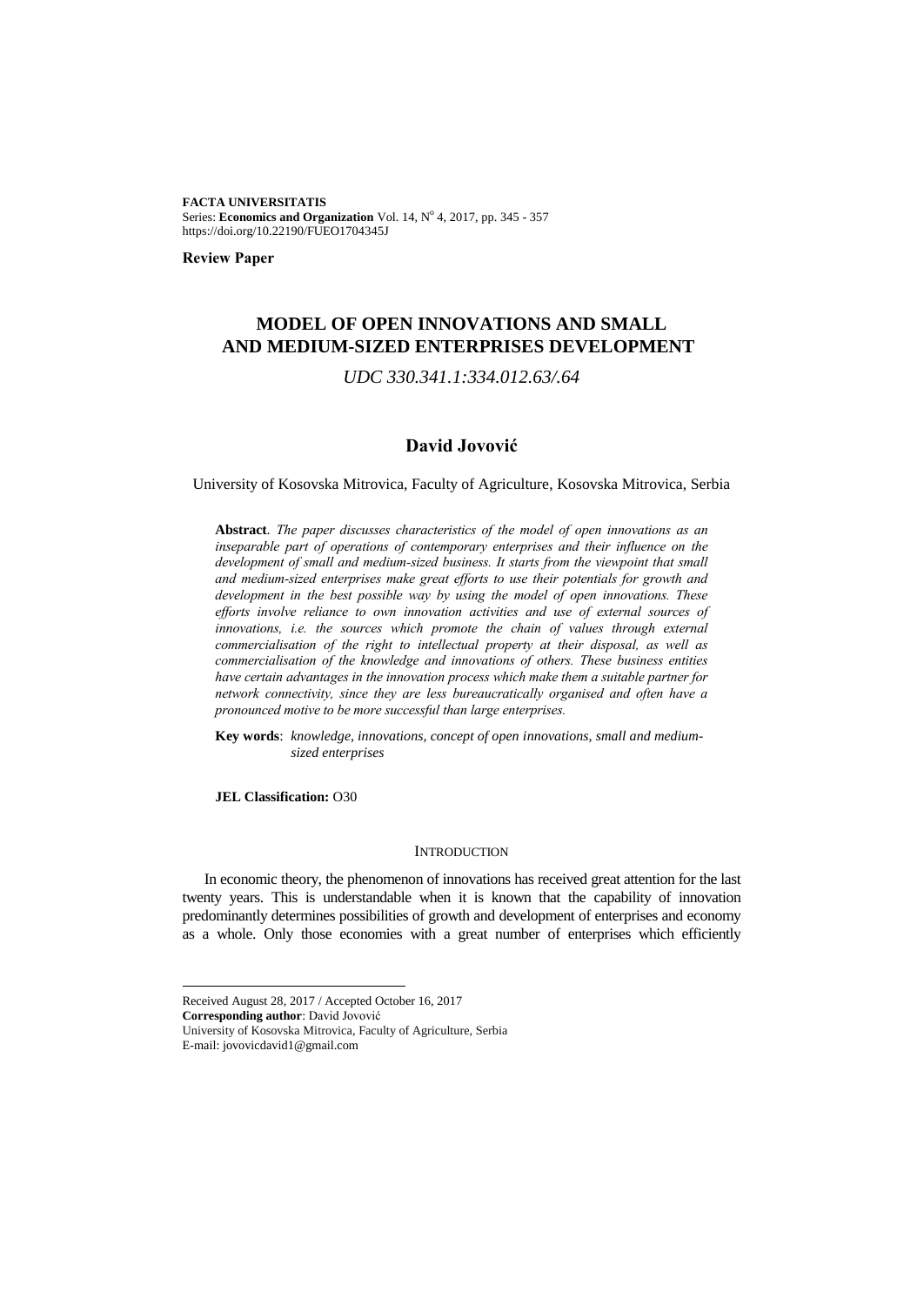346 D. JOVOVIĆ

commercially transform knowledge into innovations can provide high employment rate and income of the population, thus creating conditions for future sustainable economic growth.

Traditional model of business activity of an enterprise which functioned until the end of the twentieth century implied a model of closed innovations. The innovation activities of an enterprise were determined by the knowledge and technology at their disposal. The enterprises were not extremely interested in changing their successful business model and the established relations with their customers (Greenhalgh  $\&$  Rogers, 2011). The enterprises tried to optimise the time of promotion of new products, which would provide new values for customers and creation of competitive advantages on the market (Mroczkowski, 2012).

The advanced development of science and technology, mass use of increasingly powerful information and communication technologies and the Internet, the availability of the large amount of information and knowledge, the change of structure and mobility of labour, market globalization, changes of habits, needs and wishes of customers, as well as a whole series of events directly or indirectly conditioned by globalization led to gradual obsolescence of the closed business model, and hence the concept of closed innovations in the last decade of the previous century. According to a more comprehensive explanation, business model is a system which shows how an enterprise selects its customers, defines and adjusts its activities, classifies jobs that should be done in and out of the enterprise, optimises its resources, comes on the market, creates products and services for its customers and makes profit (Pourdehnad, 2007). The open business model supports and improves cooperation with the environment, exchange of ideas, knowledge, means and technologies, intensifies innovative activities of an enterprise and better satisfies the needs of customers (Rahman & Ramos, 2011).

The model of open innovations (OI) was developed in order to enable an enterprise to respond to current demands related to innovation activities, development of new products, services, and markets, new methods of satisfying customers, protection and use of intellectual property. The model respects the necessity of mutual connection and cooperation between various enterprises in order to decrease potential risks and expenses of not only innovative activities but also entire business on the one hand, and on the other hand increase the efficiency of innovation process at the same time (Rahman & Ramos, 2011).

Besides numerous influences on the development of business in this century, the affirmation of the OI model significantly contributed to the promotion of a great number of new small and medium-sized enterprises (SMEs) which, thanks to joining ideas and necessary resources became an increasingly respectable segment of world economy. For example, the contribution of SMEs in the non-financial business sector is considerable in the EU. SMEs make up 99.8% of all enterprises, 57.4% of value added, and 66.8 % of employment. In 2015 just under 23 million SMEs in the non-financial business sector generated €3.9 trillion of value added and employed 90 million people (Annual Report on European SMEs 2015 /2016, p. 3).

With their flexibility and speed of reaction, SMEs reduce the time necessary for a new product to be developed and offered on the market. New model of business activity involves not only competitiveness between various enterprises, but also cooperation through diverse forms of strategic partnership, as well as creation of other more or less formalised forms of business cooperation. The establishment of cooperation on other bases is especially significant in the domain of innovations where the knowledge transfer has become fundamental for successful innovation process.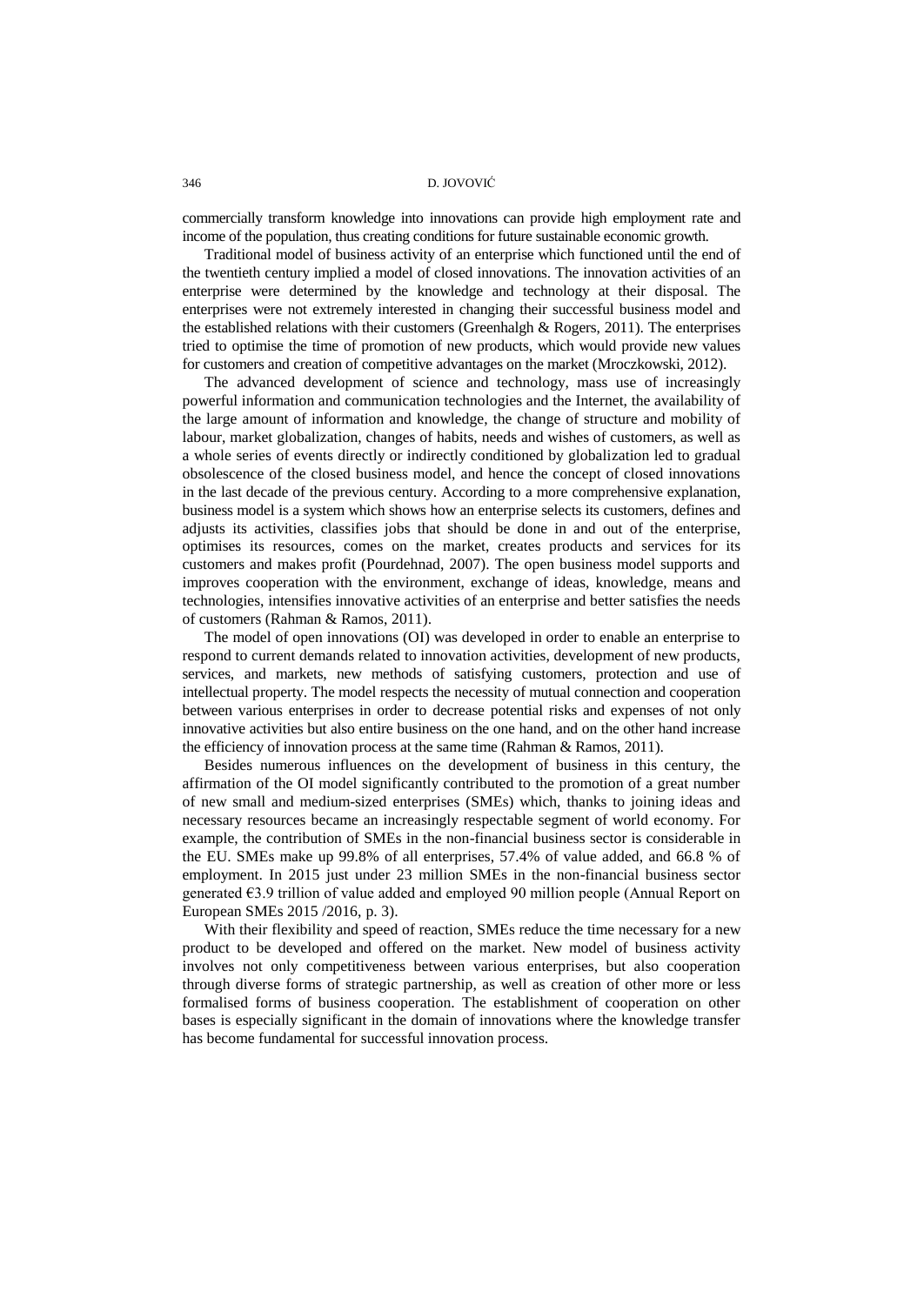Both developed and developing economies focus on innovations, thus competing globally for talents, resources and market shares. Information trends and networks are spread over borders in the processes that were inconceivable before the development of the Internet, such as global introduction of mobile telephony and social networks and rapidly increased access to the Internet. Business models are redefined, jobs are redesigned and the number of SMEs increases (OECD, 2010).

SMEs are a driving force of contemporary economies due to the contribution which is reflected in technological innovations, employment, increase of export, dynamics of competition, etc. The capabilities of SMEs for innovations are of great significance because innovations provide competitive advantage to the enterprise, its branch of activity and economy as a whole. New and existing innovative SMEs contribute to the increase of productivity and competitiveness of economy, thus ousting the enterprises with lower productivity. Innovation is a powerful means for new SMEs to successfully come on the market and change current situation, while allowing the existing enterprises to maintain or improve their position on the market thanks to improving their innovativeness. Innovative SMEs participate in the knowledge transfer within the innovation systems, less as passive knowledge users and increasingly as the significant source of knowledge.

Bearing in mind the previously explicated statements, the aim of the paper is defined as an attempt to explain closer basic characteristics of the OI model and especially its significance for the development of SME sector.

Besides the introductory comments, conclusion and the literature references, the structure of the paper includes three sections. The first discusses the commercialised knowledge of innovations as a driver of economic development and specific source of dominance in contemporary conditions of manufacturing. The second explicates the logic of the OI model with special reference to commercialisation of knowledge in innovations often created outside of an enterprise. Finally, the third section investigates the advantages and limitations of the application of the OI model in SMEs.

## 1. THE COMMERCIALIZED KNOWLEDGE OF INNOVATIONS INITIATES DEVELOPMENT AND BECOMES THE FOUNDATION OF ECONOMIC POWER

Throughout a major part of human history the management of territories and property over natural resources was the symbol of power and wealth of some countries. This began to change after the industrial revolution at the end of the eighteenth century. With each stage of technological development, the importance of knowledge increased in comparison to physical production factors (Mroczkowski, 2012). Nowadays, small countries without natural resources can have enormous economic potential, primarily thanks to their capability to commercialise knowledge of innovations. In last decades, mutually dependent and connected, radical technological innovations led to basic changes of economic structures and change of position of certain countries on the list of the most developed counties in the world (Cvetanović et al., 2012).

At the turn of the twentieth century it was traditionally considered that the research at universities or by independent researchers should be outsourced by industry (Haules, 1999). Even for pharmaceutical industry, which, at the time, dominated over commercial valorisation of knowledge this was the most favourable method to conduct scientific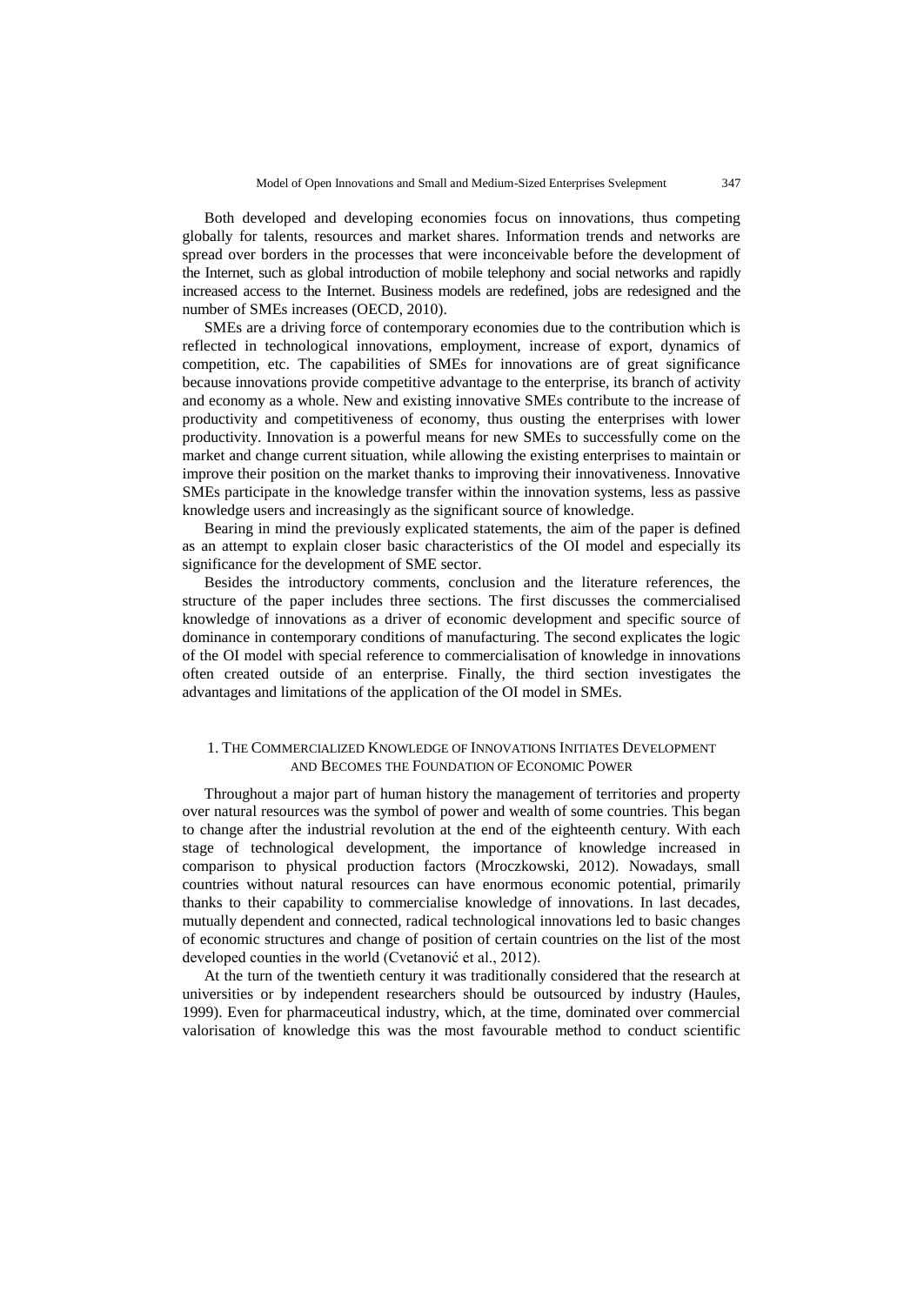research until the First World War. It was in the years between the two wars that the activities of research and development (R&D) gained affirmation within leading companies in industrially superior countries such as the USA, Germany and Great Britain (Mroczkowski, 2012).

The closed model of innovations functioned relatively well for some time. However, the competition in discovering optimum innovation processes especially intensified in the second half of the past century (Rotwhel, 1992). Many authors think that the period from 1950s until the end of the twentieth century includes five generations of innovations. Each of those generations was meant to improve or continue the previous model (Trott, 2002).

The innovations of the first generation were predominant in the nineteen fifties and sixties. They were based on the idea of R&D within a company as a key source of new technological solutions. Innovative solutions were a direct result of commercialisation of scientific discoveries which were made at enterprises. The model absolutely neglected customer and market needs as drivers of innovative activities in an enterprise.

In the nineteen sixties the second generation of innovations was promoted. This was also an innovation process with the linear trend but based on demands, i.e. unsatisfied market needs.

The idea which initiated the third generation of innovations was feedback. Communication and feedback together connected science and technology with market demands. The task of innovation process management primarily included promotion of integration within the sector of research and development, related to sales and market research.

The fourth generation of innovations was a result of increasing competitiveness between enterprises. Time became a significant factor of competitiveness, as well as the capability of an enterprise to provide quality standards and elicit ideas for improvement of innovativeness from customers and suppliers. At the same time, the enterprises realised that integration in R&D domain was a significant presumption of their technological and economic progress.

The fifth generation started in 1990s. It differed from the previous ones in its simultaneous occurrence, not following the foregoing generation. It arose in the period of significantly higher risks as a result of the increasing economic globalization. Due to the nature of such environment, enterprises had to maintain high levels of flexibility and responsibility.

With the help of open business models, enterprises can create significantly more ideas and include them in the process of creation of added value with external environment by using various methods. The knowledge that is transferred to other business partners on commercial basis provides enterprises with efficient use of own knowledge in the situations when they believe they cannot commercialise it (Chesbrough, 2007).

Out of five models, the first four belong to the category of closed innovations, since they are all characterised by the fact that the enterprise realises the activities of innovation process within the framework of own resources, while the fifth model is represented by OI (Chesbrough, 2006). Naturally, the mentioned generations of innovation process cannot be treated as final. On the contrary, "with great amount of confidence it can be stated that creativity and innovativeness are going to be most appreciated as both personal and group identifiers and the most reliable "ticket for future" to each upcoming inhabitant of this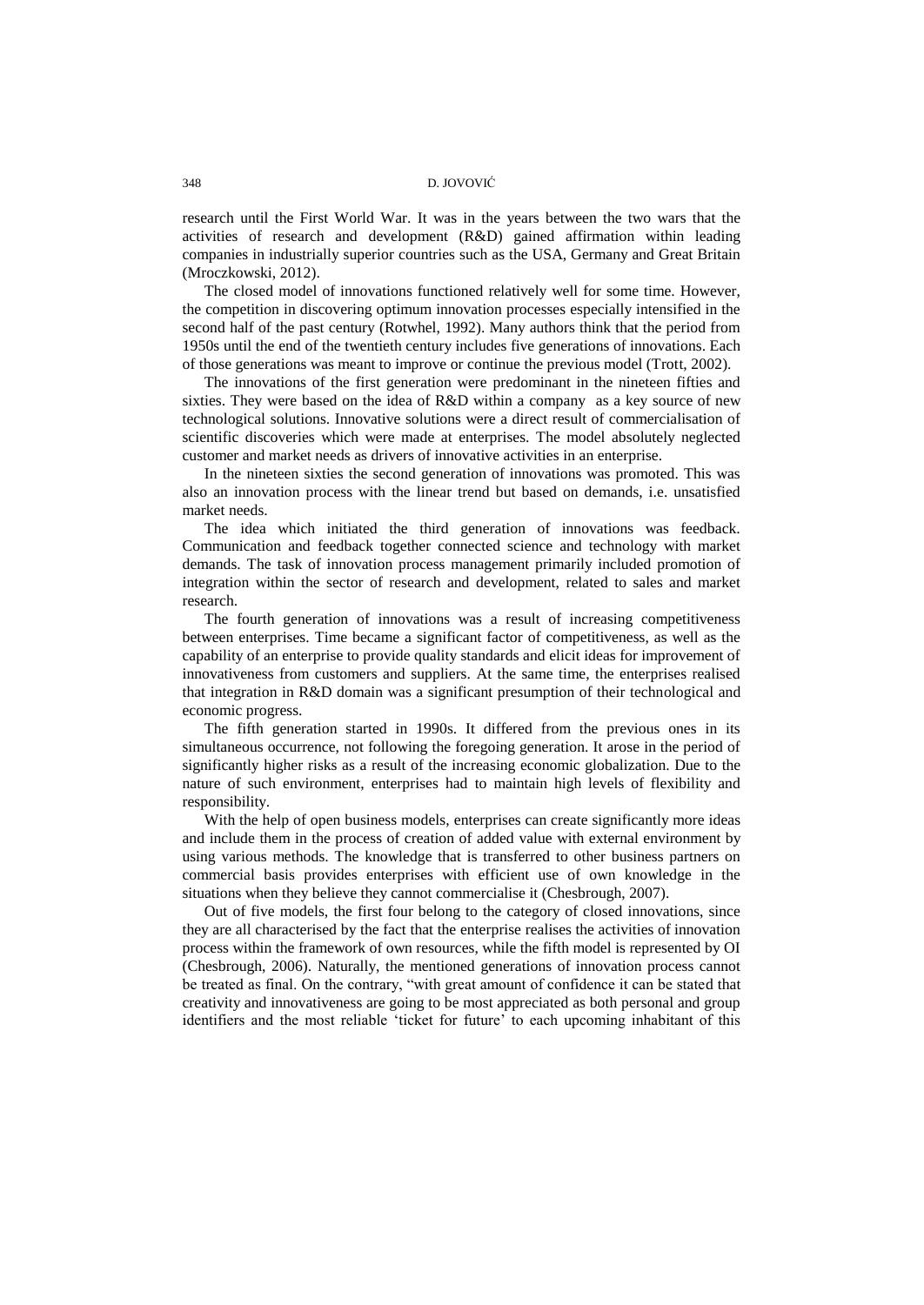only planet. Therefore, future analysts of these issues will certainly speak about the sixth, seventh, eighth and who knows which generation of innovations" (Pokrajac, 2010).

The network model is in fact a kind of open innovation because it relies on externalisation in order to complete the activities necessary for the continuation of an innovative process. "The networks that exist between various enterprises are the means by which they join or exchange procedures and work together on the development of new ideas and abilities. The cooperation between enterprises in the domain of innovations can include the scope of tasks from the simplest (joint purchase of necessary inputs) to the most complex (cooperation in research and development activities) in the overall process of development and commercialisation of innovations. In cooperation it is possible to decrease risks and expenses, while at the same time increase the effects of development of innovations, hence it is often connected with their successful commercialisation. The level of cooperation depends on harmonisation of the available means, capabilities and business strategies of partners, which is reflected in transparency of the mutually set aims and abilities of the involved enterprises to fulfil them" (Cvijić et al., 2013).

The twenty-first century has brought enormous growth of economies led by innovations. New forms of competitiveness have begun to completely reshape the market of knowledge and innovations into global market which develops some new tendencies. The increasing expenses of R&D in public and private sectors lead to the increase of knowledge offer, i.e. the production of knowledge has become global industry. In turn, global competitiveness, especially in the sector of new technologies continues to increase the demand for knowledge. In fact, enterprises have entered global race for marketattractive innovations in the branches such as energetics, bio-pharmacy, new materials, and electronics. Multitude of institutions are involved in this competition at various locations where new knowledge is being created. This wide circle includes private enterprises, consulting sectors, state laboratories and numerous universities. All those organisations compete to find the fastest and most efficient routes to new knowledge – the knowledge that may be transformed in new or better products and services for the customers worldwide (Narayanan, 2001).In short, new ideas transformed into innovations are a key premise of economic success at all levels. Bearing this fact in mind, a theoretician of economy of knowledge, Paul Romer (2007) brilliantly noticed that the socalled meta-ideas were the most important for economic and social progress in this century. According to Romer, meta-ideas are related to how to support the production and exchange of other ideas. Pointing to the fact that the British invented patents and copyright in the seventeenth century, while citizens in the USA designed research at universities and practically first applied many significant innovations in the agriculture in the nineteenth century, and initiated rapid development of new models of research in the twentieth century, Romer comments that designing the institutions which will provide higher level of R&D activities in private sector is a challenge for industrial countries in this century. Globally networked innovation is exactly such a meta-idea for the twentyfirst century. Therefore, innovativeness is becoming a priority in the actions of an enterprise. "Every enterprise should consider how to change its position from 'competitiveness for existence' to 'competitiveness for achieving preferential position' thanks to defining future innovative value which involves new business, economic and social-cultural models" (Lalić et al., 2012, p. 238). The model of OI is undoubtedly a significant instrumentation on this pathway.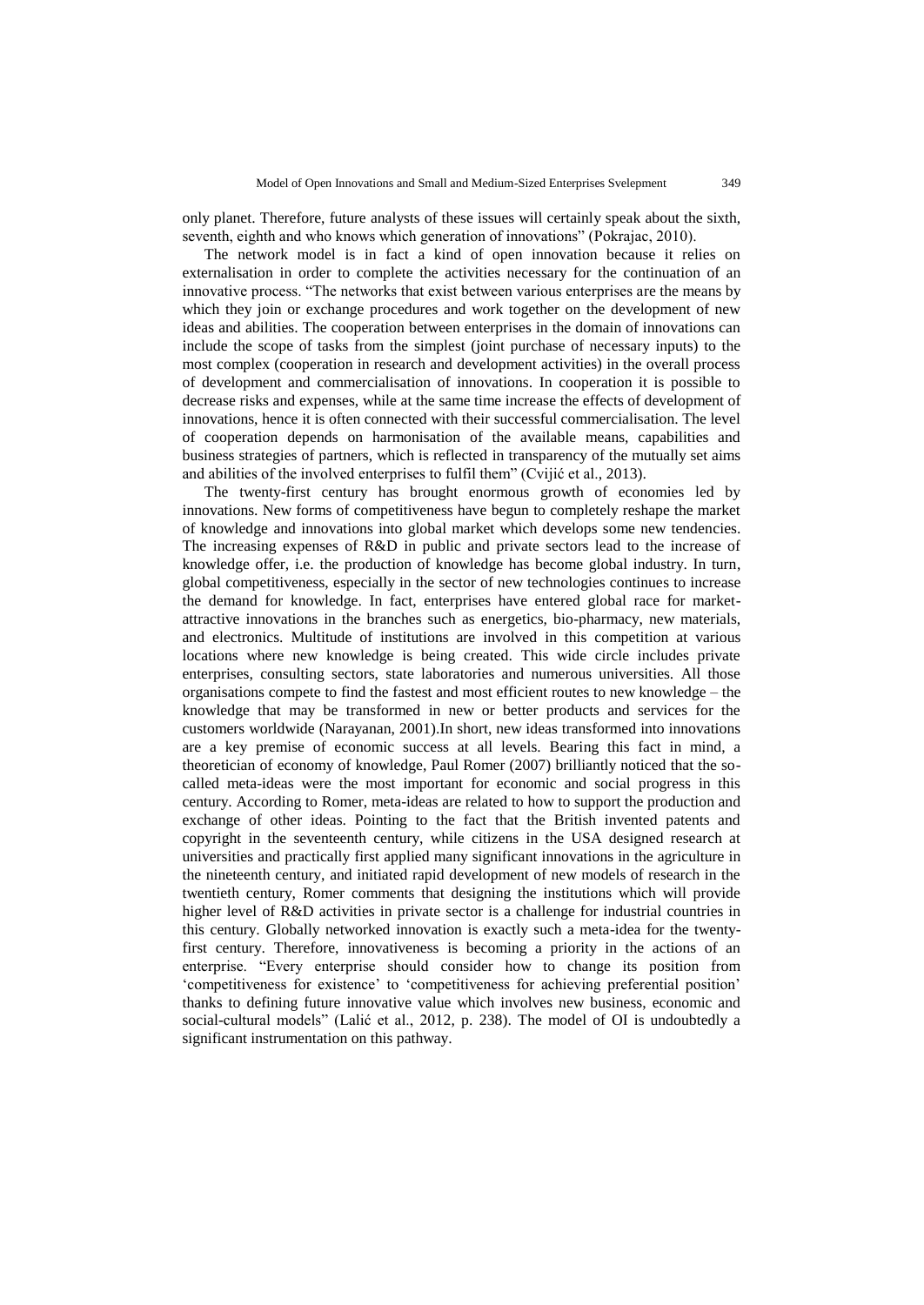### 350 D. JOVOVIĆ

#### 2. THE OPEN INNOVATION MODEL

The OI model provides the growth of innovativeness due to the fact that it integrates creative potentials of a large number of people. Good ideas and inventions come from various, unexpected locations, not only from research laboratories, but also from other organisational units, from customers, suppliers, joint ventures, even from the public (Smith, 2006).

The OI model is an integral part of contemporary business model of an enterprise. The concept has vitally changed a predominant model of designing innovations in this century. Chesbrough (2006, p. 1) defines the OI model as utilisation of meaningful influx and drain of knowledge in order to advance internal innovations and their market extension based on external innovations. A number of analysts go a step further considering the OI model more complex than mere use of external ideas and technology. In their opinion it is the change of model of utilisation, management, employment and creation of intellectual property (West & Gallagher, 2006, p. 351).

The initiating idea of the OI model is a strategy of business enterprises based on commercialisation of knowledge of innovations, created often outside the organisation. Enterprises have to be capable of using both internal and external innovations in a profitable way (Afuah, 2003). Due to the fact that a great number of innovations are in an enormous network of inventors, these abilities of enterprises are mostly in the function of successful management over partnerships and network transactions (Cvetanović, 2011).

The OI model assumes that enterprises can and should use not only internal ideas and knowledge, but also external ideas and knowledge together with external and internal means for commercialisation of ideas and knowledge on the market. Many tools which are applied in the concept of OI (e.g. licensing, joint agreements on research and development, business angels, venture capital, "spin-off", etc.) appeared long before the model was realised in theory and practice, and they completely fitted in this model.

In the OI model, the innovation has to be adjusted to global environment. It has to enable internal or external knowledge transfer and include all stages of development (Rahman & Ramos, 2011, p. 471). The OI model develops in globalized environment where knowledge becomes widely available thanks to connections (primarily through the Internet), and where individual enterprises (SMEs above all) do not have enough resources to independently realize necessary R&D activities, but can instead cooperate, purchase, hire or license processes or inventions (such as patents, intellectual property etc.) to other enterprises, organisations or institutions (laboratories, institutes, etc.). Also, internal inventions which are a result of innovation activity of an enterprise but cannot be well commercialised on the market (changed strategy of business, or lack of resources for commercialisation) can be sold to other enterprises (e.g. through licensing, joint ventures, spin off, etc.), and thus generate additional income.

The OI model implies that enterprises can and should use external ideas, knowledge and technologies equally as internal, together with internal and external methods for commercialisation of innovation results on the market. In the OI model enterprises can continue to initiate and maintain innovations within an enterprise, while at the same time they can rely on alternative ways to present their ideas on the market and benefit from external knowledge. In the IO model it is clearly seen how input and output routes of knowledge transparently transform into economic value and how rapid development of a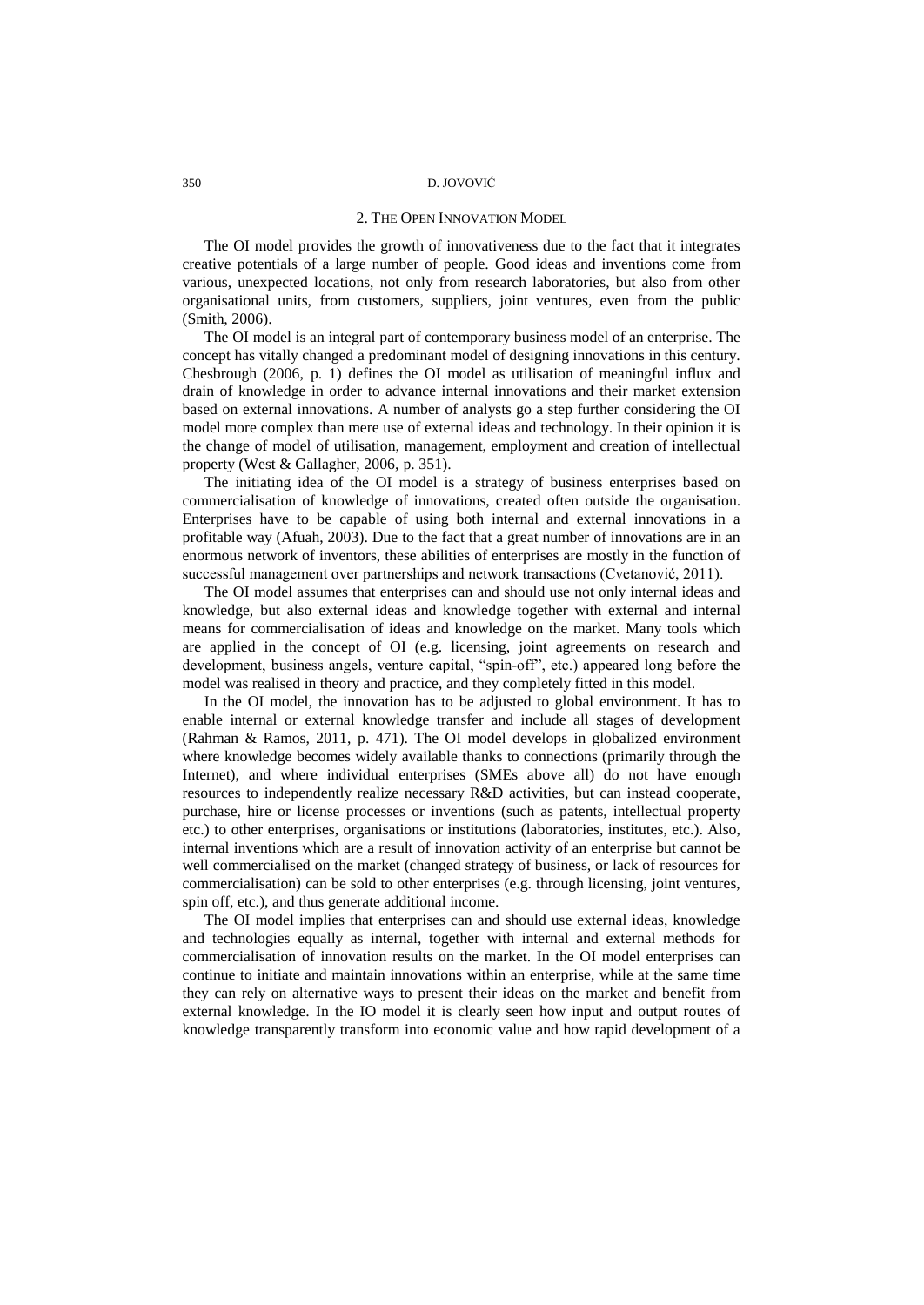product and marketing create ideas which lead to development in the chain of values (Vanhaverbeke, 2006).

Numerous factors have led to the development and application of the OI model. Obviously, technological intensity of production has increased in many branches, thus even the enterprises with respectable R&D sector are not able or are not ready to rely only on own technological development (Gassmann, 2006, p. 224). The innovation process becomes increasingly complex, whereby a great number of complex scientific problems demand interdisciplinary approach to research which, as a rule, results in great expenses and more pronounced risks in the process of innovation (Howells et al., 2003, p. 398). Thus it happened that the enterprises which are not competent enough in certain domains entrust other organisations or enterprises with the research, whereby still develop technological knowledge on their own in the domains that are most significant for them (the so-called hard technological core).

Contemporary enterprises need not have the latest or best knowledge at their disposal in order to succeed in the present conditions. The key of success is to combine the internal, already available knowledge well-timed with the available external knowledge and by using thus created knowledge, find new innovative solutions and gain benefits on the market. If open enterprises want the external knowledge and information to be beneficial and contribute to their better functioning, it is necessary to build own innovation capacity, i.e. to investigate the possibilities of creation of new knowledge within the enterprise. When they get new external knowledge it is important to properly adopt itand combine with the existing knowledge at the enterprise. External knowledge does not have any utility value for an enterprise if it is not integrated and combined with the internal knowledge. The quality of thus obtained network of internal and external knowledge determines the quality and efficiency of innovation process, i.e. innovation potential of an enterprise (Cvijić et al., 2012, p. 76). This means that enterprises have to be ready for establishing strategically significant connections with other enterprises that have knowledge, skills and experience, necessary for further successful development of innovation process.

The possibilities for enterprise to get significant ideas, knowledge and technologies externally is conditioned by the capability and availability of external suppliers, i.e. development and quality of external basis of innovation knowledge. The existence of available suppliers who can offer suitable quality (which often exceeds the quality which the enterprise can internally achieve) makes possible for enterprises to entrust certain functions in the chain of value to other enterprises, thus enabling them to concentrate only on those values in the chain which are the most beneficial for them, or which can be better realised in comparison to other enterprises on the market.

Due to mobility on the labour market the employees can leave their enterprises and go to other or found their own enterprises which they can finance independently or as a joint venture. The risk that the labourers who leave the enterprise simply take along key elements of the innovation process which was previously developed in an enterprise is real. It means that other (often competitive) enterprises can thus gain significant, previously developed innovation knowledge (West & Gallagher, 2006, p. 319). The increasing private investment creates considerable risks for the enterprises which largely rely on internal innovations, since greater possibilities for joint ventures increase the tendency of some employees to establish their own or join to the existing, newly founded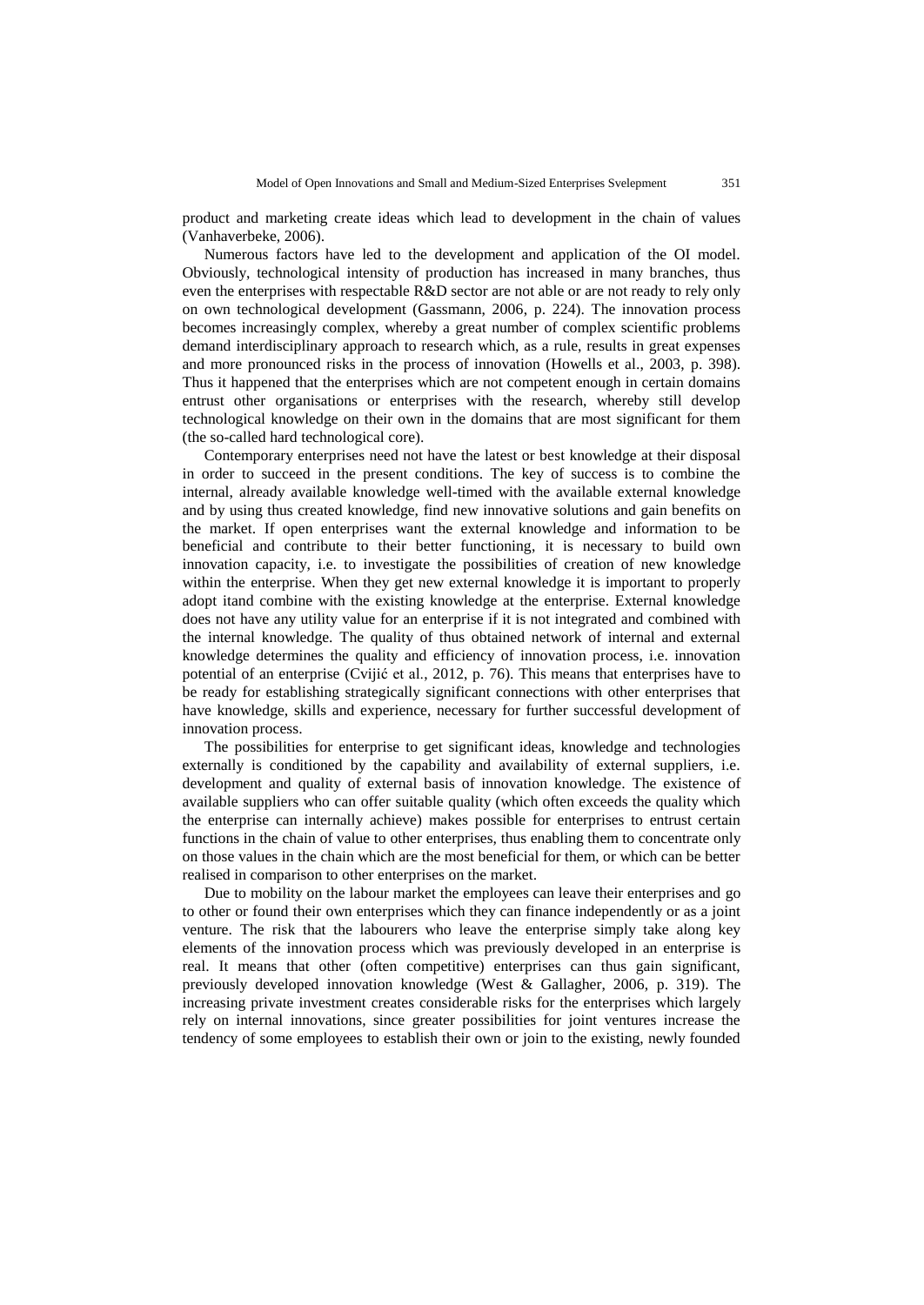enterprises (Rigby & Zook, 2002, p. 83). They are interested in newly established enterprises since they consider their offer more favourable in terms of risk and earnings.

The existence of branch convergence is a factor which also influences the development of OI model. Branch convergence is the deletion of boundaries between economic activities due to convergence of ideas, technologies and markets (Choi & Valikangas, 2001, p. 426). It basically represents the influence of innovation development in one economic activity on the development of other activities. Convergence appears when the enterprises in one branch apply the knowledge which is fundamentally developed in other branches; thus successful innovations change and complement innovative and technological paradigm of other branches. The influence of innovations in information technologies on business in all other industrial branches can be taken as an example.

The OI model is especially suitable for application in service activities based on knowledge and high technologies where enterprises most often simultaneously offer products and services. Large enterprises often form separate organisational units which follow OI and strategies that are focused on innovation projects beyond basic economic activity of the enterprise, thus making efforts to keep pace with dynamic branches of economy.

Customers also have a significant role in the development of OI concept. Many customers are innovatively oriented; they tend to improve the existing products and services of the enterprise, thus becoming innovators themselves (Bogers et al., 2010). Customers as innovators often do experiments related to aesthetic and functional characteristics, purpose and terms of use of the existing products, provide ideas at beginning stages of development of new products and services, suggest new forms of relationships between the enterprise and customers, etc. Thus enterprises with the help of their customers as innovators reach adequate innovation solutions and satisfy needs on the market through new or improved products or service. The enterprises which apply open innovation model in their activity, include the existing and potential customers in the innovation process, thus increasing their innovative possibilities (Dogston et al., 2008).

The OI model has been developed as a response to current demand related to innovation activities of an enterprise, primarily in the domain of R&D and protection and use of intellectual property by the enterprise. The model emphasizes the need for more active cooperation between various enterprises in order to decrease potential risks and expenses and simultaneously increase efficiency of the innovation process and better commercialise the ideas on the market. It is especially suitable for SMEs which now, compared to the previous period, have the opportunity to influence market trends by joining ideas, innovation activities and investments. In new conditions the advantages immanent to SMEs are especially pronounced such as flexibility and speed of reaction to market changes. The model provides reduction of time necessary for the development of a product and its appearance on the market. SMEs have a chance to leave behind large enterprises, thus providing competitive advantage.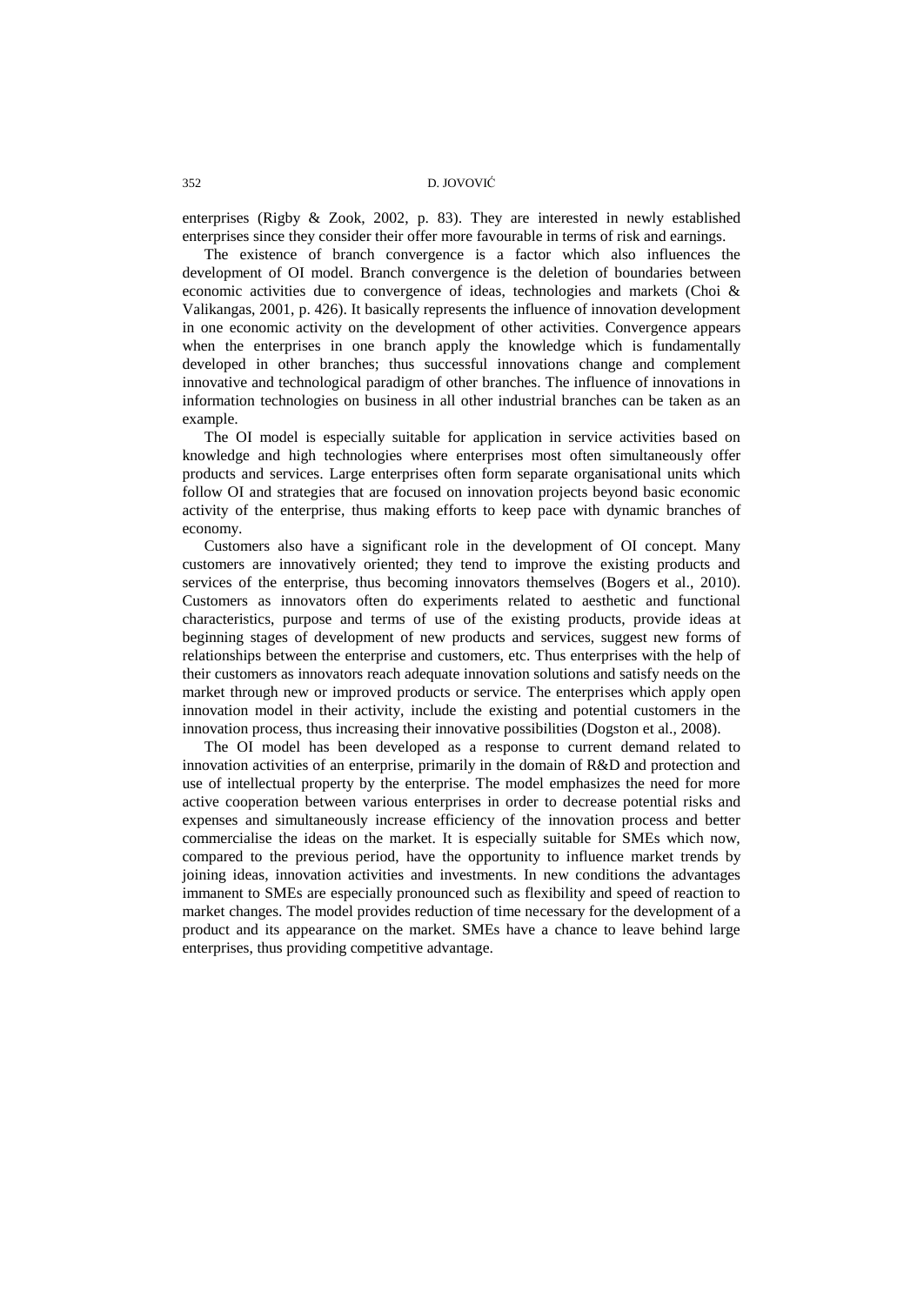## 3. POSSIBILITIES AND LIMITATIONS OF THE APPLICATION OF THE OI MODEL IN SMES

SMEs sector is often the most significant part of innovation efforts in a certain economy, unlike large enterprises which act as an integrator of overall innovation system (Cvetanović et al., 2016). Since in economy of knowledge SMEs operate in global environment it is necessary for them to establish cooperation with both larger enterprises in order to create better possibilities and increased use of their capacities, and other SMEs engaged in the same or different economic activities together with research centres, institutes, laboratories, independent researchers, universities and all other subjects which could contribute to their innovation development. The increase of global competitiveness and the increase of R&D expenses oblige SMEs to cooperate with external partners in order to promote new products and services on the market before their competitors. At the same time, the innovation will be better accepted if the users of products and services, either other enterprises or individual customers, become increasingly involved in the innovation process (De Backer, 2008).

Two aspects of cooperation are present between SMEs and other participants in the innovation process. The first is resource transfer (knowledge, ideas) from SMEs to other enterprises when the existing technological possibilities of SMEs are used externally. The second aspect is related to external to internal exchange where external sources of innovations are used for improvement of the existing innovation development in SMEs. SMEs combine both types of cooperation with their environment in order to improve innovation performances and maximise benefits from innovation efforts (De Vrande et al., 2008). Thereby, they can focus on four approaches to the OI model: joint R&D activities; b) joint development of a product; c) joint promotion of a product and d) attraction of similar enterprises to create positive environment by cooperation (West & Gallagher, 2006, p. 36). In order to develop SMEs successfully and commercialise new products and create remarkable innovation performances they have to cooperate with external partners (Pullen et al., 2008).

Successful strategy of the OI model for SMEs should find creative methods to utilise internal innovations and the available external innovations which contribute to the development of an enterprise. SMEs have certain advantages in the innovation process which make them a suitable partner for connection, since they are usually less bureaucratically organised and generally are more motivated to be more successful than large enterprises (Pullen et al., 2008).

Networks are globally considered valuable because they provide the solution for preservation of flexibility of productive values of SMEs (Acs & Audretsch, 1988). By networking, some of the barriers encountered on the way to creation of innovations in these business entities are removed without destruction of their key advantages. In this sense, a number of authors investigate how market uncertainties contribute to the increasing networking of SMEs. The conclusion is that in the situations when innovation process is a complex system which exceeds the framework of an enterprise, networks provide successful technological cooperation with very pronounced synergic effects (De Bresson & Amesse, 1991).

The advantages of SME networking include innovation chances, lower transaction costs, cost shares, increase of efficiency of innovation process, and increased production efficiency. Networks provide the share of risks, costs of studying and other expenses that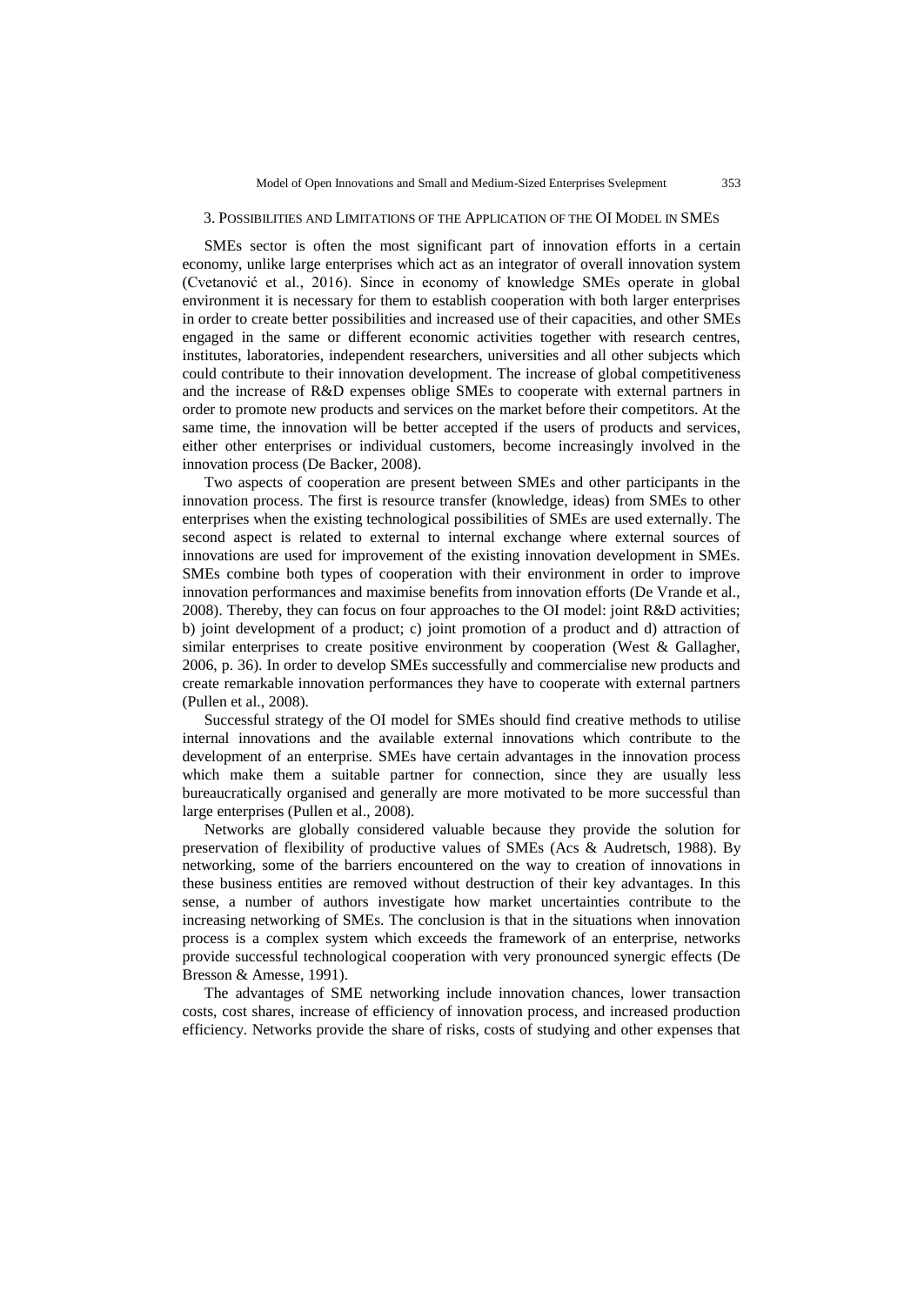#### 354 D. JOVOVIĆ

help technological convergence between enterprises, which results in the growth of manufacturing efficiency as well as economy of scope. Due to their integrated processes of production, each enterprise has to be concentrated on individual component of their joint final product and more complete access to information (Dirckinck-Holmfeld, 2009).

SMEs have a crucial role in diversification of innovations in numerous market niches, i.e. domains which are not attractive for large enterprises, bearing in mind possible relationship between potential benefits and risk level. With their activities they often change the limits of production and consumption while searching for the neglected possibilities of creating new jobs and improvement of labour productivity (Michael & Palandjian, 2004).

Lately, SMEs have become more important in the domain of creation of technological innovations. However, due to the fact that the capability of SMEs to compete on global markets is limited by internal and external conditions (Table 1), the cooperation between enterprises aimed at improvement of innovation has become a significant means by which these business entities overcome some of the barriers. The cooperation between SMEs and large enterprises is becoming a strong force in many industries today.

| <b>External barriers</b> |                              |                           | Internal barriers |                                         |        |
|--------------------------|------------------------------|---------------------------|-------------------|-----------------------------------------|--------|
| Supply                   | Demand                       | Environment               | Resource          | Culture/human System                    |        |
|                          |                              | Resource                  |                   | nature                                  |        |
|                          | Technological Customer needs | Government                | Lack of           | Attitude of top Out-of-date             |        |
| information              |                              | regulations               |                   | internal funds management to accounting |        |
|                          |                              |                           |                   | risk                                    | system |
| Raw materials Customers' |                              | Anti-trust                | Technical         | Employee                                |        |
|                          | perception of the            | measures                  | expertise         | resistance to                           |        |
|                          | risk of innovation           |                           |                   | innovation                              |        |
| Finance                  | Domestic market              | Policy actions Management |                   |                                         |        |
|                          | limitation                   |                           | time              |                                         |        |
|                          | International market         |                           |                   |                                         |        |
|                          | limitation                   |                           |                   |                                         |        |

**Table 1** Barriers of open innovation for SMEs

*Source*: Rahman & Ramos, 2011, 480.

Some limitations make the application of the OI model in SMEs difficult. These enterprises have insufficient resources, hence their planning relates to medium time period at most. Real incapability of SMEs to make long-term plans significantly decreases their capability to access the results of external research. It is not always easy for SMEs to enter the sustainable chain of values on the market, since they are focused only on short-term market promotions. SMEs even do not often have well-developed medium-term planning of demand due to limited resources and lack of necessary network of contacts. Time mismatch of framework of research of external partners (e.g. universities) with the real needs of SMEs can make a problem, which often does not allow them to appear aggressively on the market with the proper product at the right moment. SMEs often have problems related to financing of research, lack of qualified staff and a small chance for replacement of adequate products on the market, limited possibilities to promote products etc. Besides, there is a large number of other internal and external barriers to innovations in SMEs which partly decrease and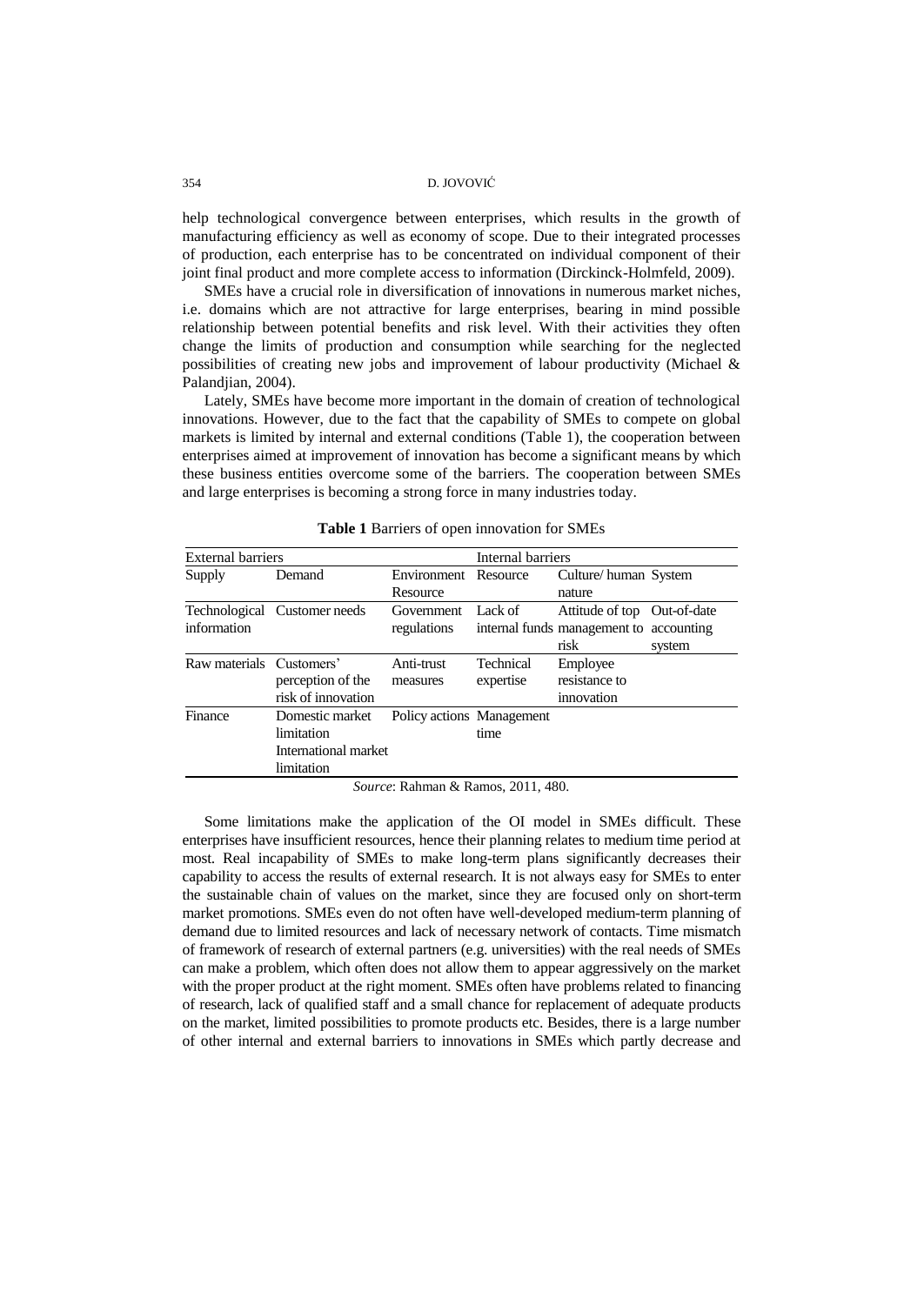complicate successful application of the model of open innovation, but they certainly do not reduce the significance of its application for successful innovation development (Hanna, & Walsh, 2002).

Changes in business environment (growth of income, increased number of market niches, technological changes and development of open innovations) decrease structural disadvantages of SMEs which arise from their limited possibilities for application of economy of scope and management of innovation processes. Innovative SMEs have become the most significant developmental potential of contemporary economy. However, due to conditions in which they operate, insufficiently motivating business environment which is not properly adjusted to the developmental needs of innovative SMEs, a large number of SMEs do not recognise the importance of innovations or do not have necessary conditions to completely realise their innovation potential.

Innovative SMEs are faced with numerous problems and barriers, primarily related to financing, availability of results obtained in research institutions, access to the international market, administrative barriers and possibility of engagement of qualified staff, etc. All these create the need for systemic, well-designed policies and specific supporting programs which should allow SMEs to use their development and innovation potential.

There is also disproportionate distribution of innovations within the SMEs sector between a small number of highly inventive SMEs with enormous potential for growth and a large number of SMEs without clearly expressed innovation orientation and great innovation potential. Therefore within the policy of stimulation of innovations, a clear difference between these two groups of SMEs should be made, i.e. it is necessary to understand and respect the differences in their business conditions, methods and motives for innovations.

 SMEs are faced with significant barriers and limitations which have negative influence on their ability to innovate. These barriers are not the same for every enterprise, and the enterprises can have direct effect on their removal. Besides internal, significant barriers to innovations are external barriers which SMEs cannot directly influence, but are forced to adjust to them. These barriers arise from institutional and market environment that affects all small and medium-sized enterprises on the market.

#### **CONCLUSION**

The OI model has been developing since the end of the twentieth century. It reflects the efforts of an enterprise to use the available resources in order to acquire new knowledge and thus commercialise innovations. It prefers increasing mobility of labour, especially highly creative professional one. It accepts increasing business risks and initiation of business ventures, which is especially suitable for the development of SME sector. Key advantages of the OI model are greater possibilities of application of innovations, both own and from the environment. This suggests business model which is based on the decision whether cooperation is better than competition. The OI model is favourable for the development of SME sector, which has become increasingly important lately in the process of creation of technological innovations. Due to the fact that the capability of SMEs to compete on global market is limited by many conditions inside and outside the enterprise, the cooperation between enterprises in order to improve innovations has become a significant means by which these business entities overcome some of the barriers. The cooperation between SMEs and large enterprises is a considerable developmental force in many industries.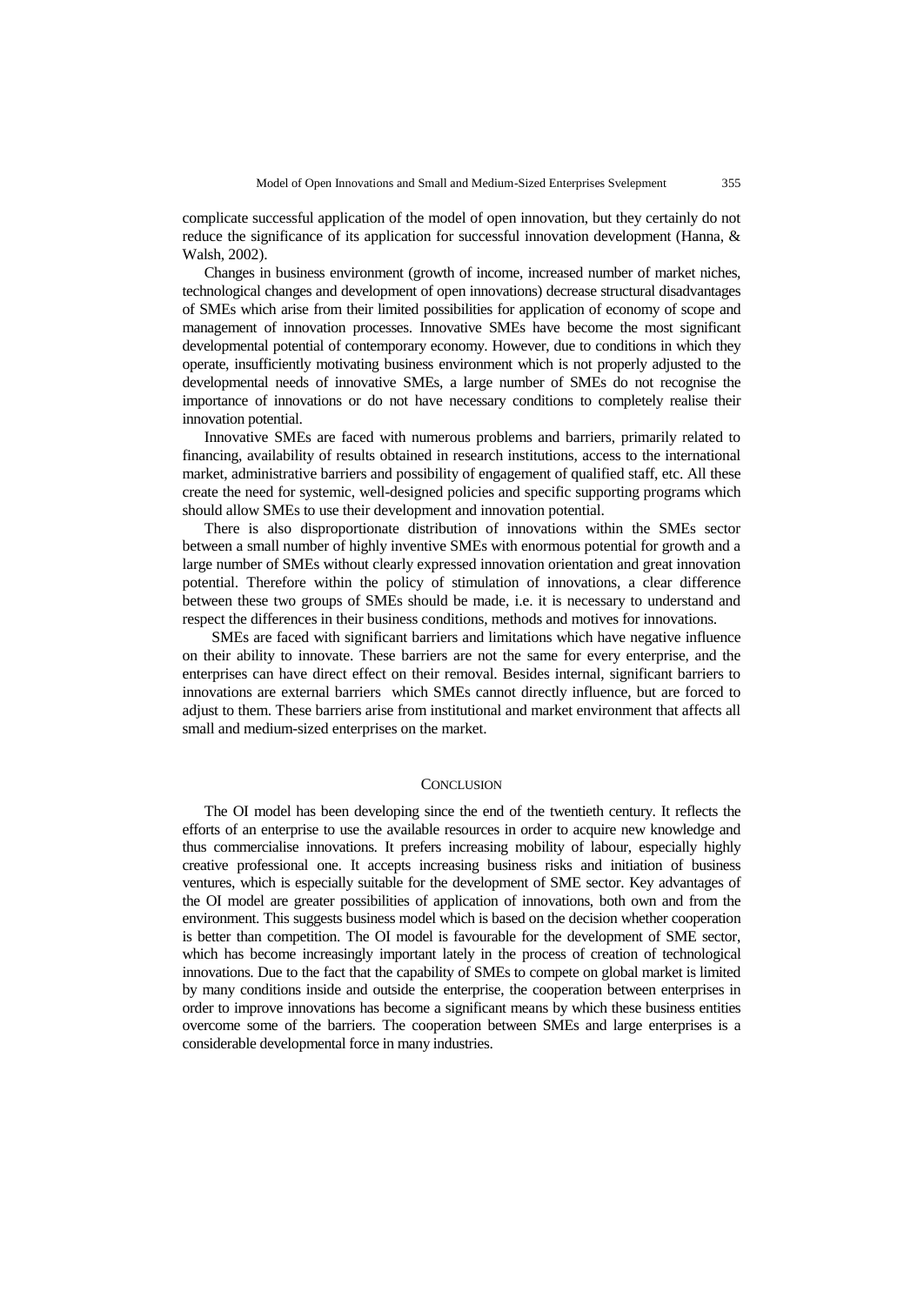#### **REFERENCES**

Acs, Z. & Audretsch, D. (1988). [Innovation in Large and Small Firms: An Empirical Analysis.](https://ideas.repec.org/a/aea/aecrev/v78y1988i4p678-90.html) *[American](https://ideas.repec.org/s/aea/aecrev.html)  [Economic Review](https://ideas.repec.org/s/aea/aecrev.html)*, 78(4), 678-690.

Afuah, A. (2003). Innovation Management Strategies - Implementation and Profits. Oxford: Oxford University Press.

Annual Report on European SMEs 2015 /2016. Europian Commision.

- Bogers M., Afuah A. & Bastian B. (2010). Users as Innovators: A Review, Critique and Future Research Directions. *Journal of Management,* 36(4), 857–875.
- Chesbrough, H. (2006). Open Innovation: The New Imperative for Creating and Profiting from Technology, Boston, Massachusetts: Harvard Business School Press.
- Chesbrough, H. (2007). Why Companies Should Have Open Business Models. *MIT Sloan Management Review*, 48(2), 22-28

Choi, D. & Valikangas, L. (2001), Patterns of strategy innovation. *European Management Journal*, 19(4), 424-429.

- Cvetanović, D., Nikolić, M. & Pokrajac, S. (2016). Impact of innovation on employment and income of small and medium-sized enterprises in the Republic of Serbia. *Facta Universitatis, Series:Economics and Organization*, 13(2), 187-203.
- Cvetanović, D. (2011). Innovation processes synergy and management company. *Ekonomika*, 57(4), 139-148.
- Cvetanović, S., Despotović, D. & Mladenović, I. (2012). The concept of technological paradigm and teh cyclical movements of the economy. *Facta Universitatis, Series: Economics and Organization*, 9(2) 149-159.
- Cvijić, M., Borocki, J. & Lalić, D. (2012). Otvoreni modeli inovacija [Open models of innovation]. *Inovacije i preduzetništvo: alati za uspeh na tržištu EU - Zbornik radova*, Beograd: Univerzitet Singidunum, Fakultet za ekonomiju, finansije i administraciju i Centar za promociju nauke, 50-64.
- De Backer, K. (2008). *Open innovation in global networks*. OECD Publishing.
- De Bresson, C. & Amesse, F. (1991). Networks of Innovators: A Review and Introduction to the Issue. *Research Policy*, 20, 363-379.
- De Vrande, V., V. De Jong, J., Vanhaverbeke, W. & De Rochemont, M. (2008). *Open innovation in SMEs: Trends, motives and management challenges*. 'SMEs and Entrepreneurship programme' financed by the Netherlands Ministry of Economic Affairs.
- Dirckinck-Holmfeld, L. (2009). Innovation of problem based learning through ict: linking local and global experiences. *International Journal of Education and Development using ICT*, 5(1).
- Gassmann, O. (2006). Opening up the innovation process: towards an agenda. *R&D Management*, 36(3), 223-228.
- Greenhalgh, C. & Rogers, M. (2011). *Innovation, Intellectual Property and Economic Growth*. Princeton University Press.
- Hanna, V. & Walsh, K. (2002). Small firm networks: A successful approach to innovation?. *R&D Management*, 32(3), 201-207.
- Howells, J., James, A. & Malik, K., (2003). The sourcing of technological knowledge: distributed innovation processes and dynamic change. *R&D Management*, 33(4), 395-409.
- Lalić, D. Boricki, J. & Gračanin, D. (2012). Analiza značajnih elemenata konkurentnskog potencijala malih i srednjih preduzeća u Srbiji [Analysis of significant elements of the competitive potential of small and medium enterprises in Serbia]. *Inovacije i preduzetništvo: alati za uspeh na tržištu EU - Zbornik radova*, Beograd: Univerzitet Singidunum, Fakultet za ekonomiju, finansije i administraciju i Centar za promociju nauke, 222-240.
- Michael, S. & Palandjian, T. (2004). Organizational learning in new product introductions. *Journal of Product Innovation Management*, 21, 268-276.
- Mroczkowski, T. (2012). *The new players in life science innovation: best practices in R&D from around the world.* New Jersey: FT Press.
- Narayanan, V. (2001). *Managing Technology and Innovation for Competitive Advantage*. Englewood Cliffs, New York: Prentice Hall Longman.
- [OECD.](http://www.google.rs/search?tbo=p&tbm=bks&q=inauthor:%22OECD%22) (2010). *Assessing the Effects of ICT in Education Indicators, Criteria and Benchmarks for International Comparisons: Indicators, Criteria and Benchmarks for International Comparisons.* Ed. Scheurmans, F. & Pedro, F., Joint Research Centre- [European Commission,](http://www.google.rs/search?tbo=p&tbm=bks&q=inauthor:%22Joint+Research+Centre-+European+Commission%22) [OECD.](http://www.google.rs/search?tbo=p&tbm=bks&q=inauthor:%22OECD%22)
- Pokrajac, S. (2010). *Preduzetništvo: izazovi i putevi "kreativne destrukcije" privrede Srbije [Entrepreneurship: challenges and paths of "creative destruction" of the Serbian economy]*. Beograd: Mašinski fakultet.
- Pourdehnad, J. (2007). *Idealized design - An "open innovation" process.* A presentation from the annual W. Edwards Deming Annual Conference, Purdue University, West Lafayette, Indiana.